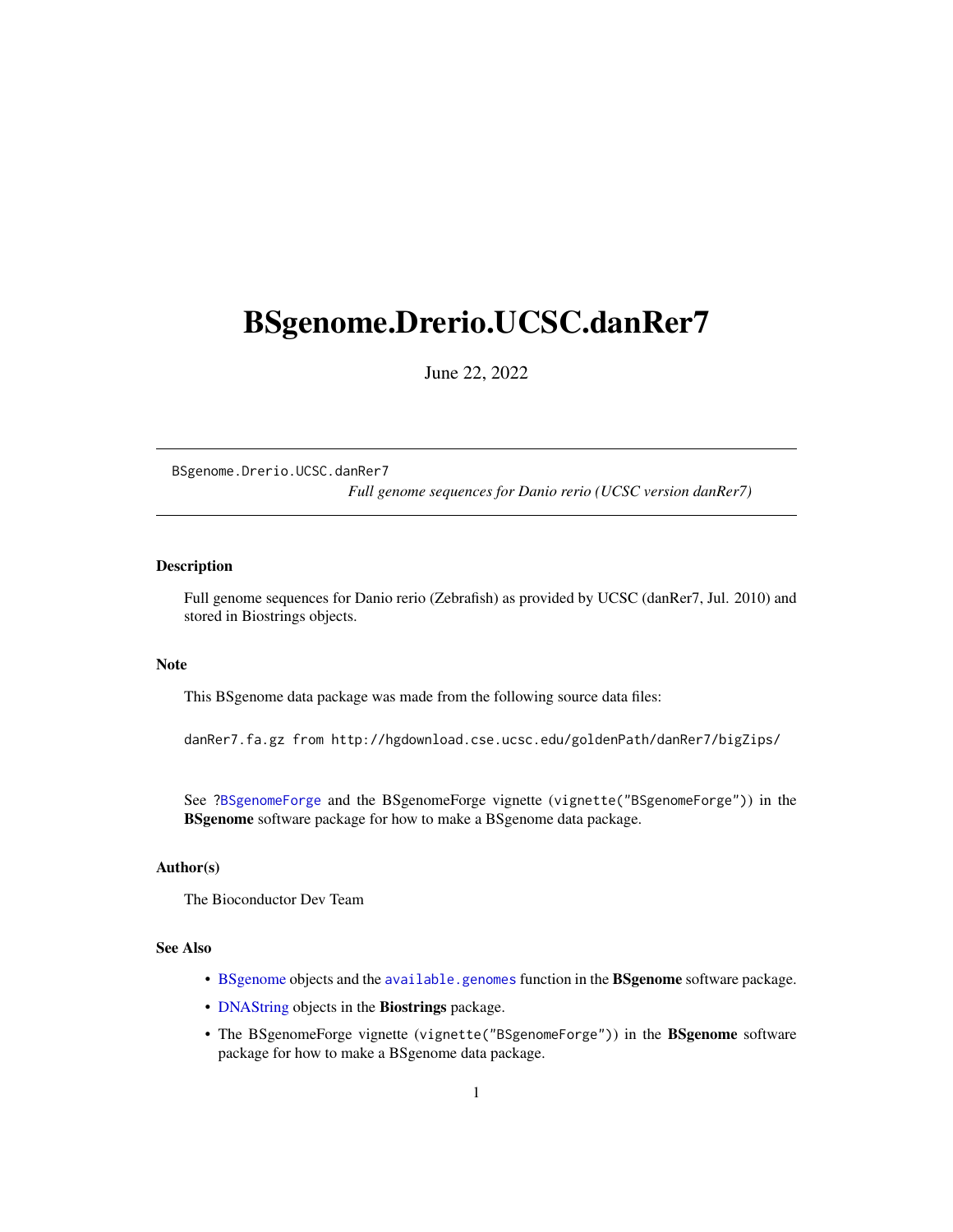### Examples

```
BSgenome.Drerio.UCSC.danRer7
genome <- BSgenome.Drerio.UCSC.danRer7
seqlengths(genome)
genome$chr1 # same as genome[["chr1"]]
## ---------------------------------------------------------------------## Upstream sequences
## ---------------------------------------------------------------------
## Starting with BioC 3.0, the upstream1000, upstream2000, and
## upstream5000 sequences for danRer7 are not included in the BSgenome
## data package anymore. However they can easily be extracted from the
## full genome sequences with something like:
library(GenomicFeatures)
txdb <- makeTranscriptDbFromUCSC("danRer7", "refGene")
gn <- sort(genes(txdb))
up1000 <- flank(gn, width=1000)
up1000seqs <- getSeq(genome, up1000)
## IMPORTANT: Make sure you use a TxDb package (or TranscriptDb object),
## that contains a gene model based on the exact same reference genome
## as the BSgenome object you pass to getSeq(). Note that you can make
## your own custom TranscriptDb object from various annotation resources.
## See the makeTranscriptDbFromUCSC(), makeTranscriptDbFromBiomart(),
## and makeTranscriptDbFromGFF() functions in the GenomicFeatures
## package.
## ---------------------------------------------------------------------
## Genome-wide motif searching
## ---------------------------------------------------------------------
## See the GenomeSearching vignette in the BSgenome software
## package for some examples of genome-wide motif searching using
## Biostrings and the BSgenome data packages:
if (interactive())
    vignette("GenomeSearching", package="BSgenome")
```